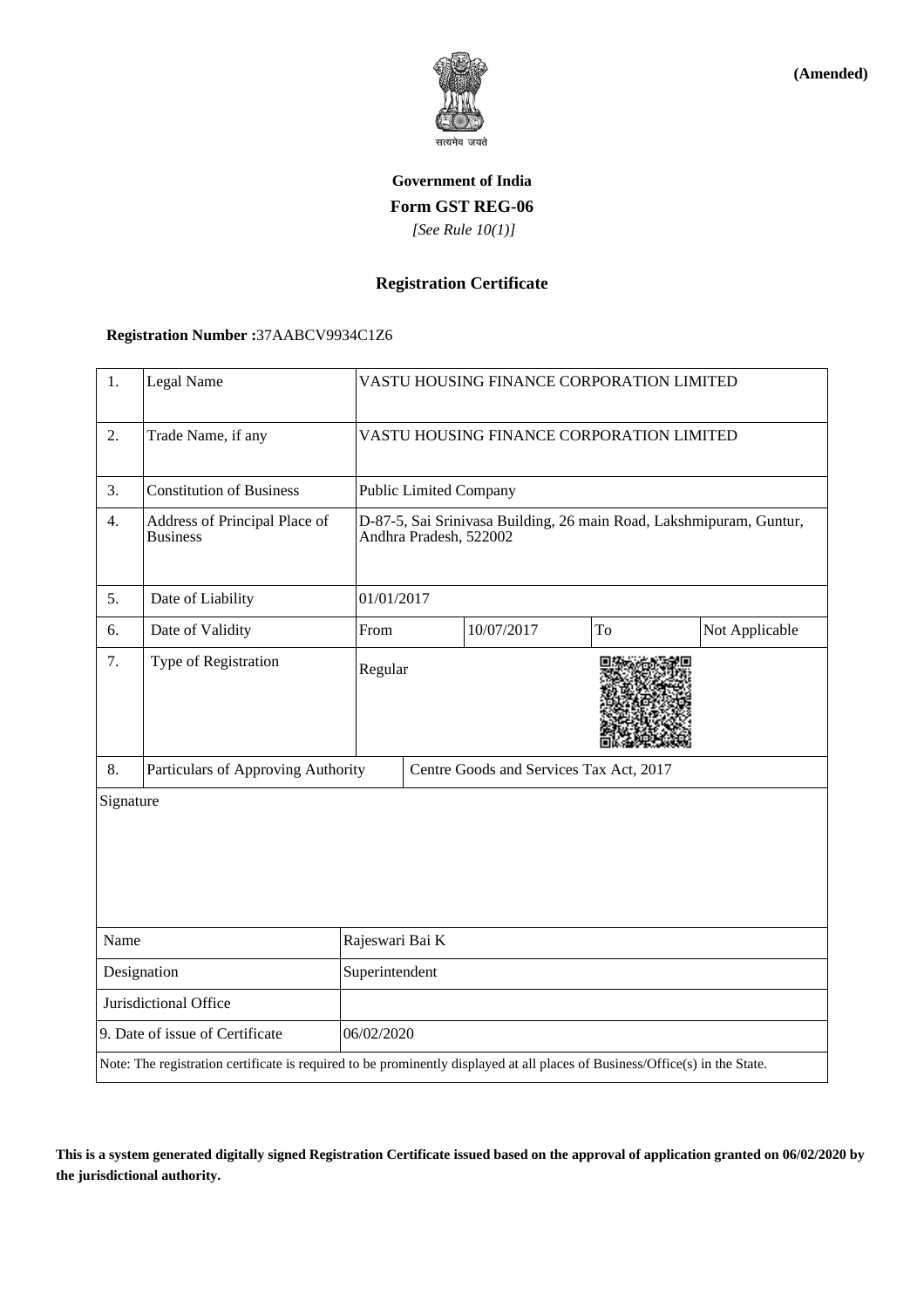

#### **Details of Additional Place of Business(s)**

| <b>GSTIN</b>       | 37AABCV9934C1Z6                           |
|--------------------|-------------------------------------------|
| Legal Name         | VASTU HOUSING FINANCE CORPORATION LIMITED |
| Trade Name, if any | VASTU HOUSING FINANCE CORPORATION LIMITED |

Total Number of Additional Places of Business(s) in the State 7

#### Sr. No. Address

- 1 D.NO 25-2-474, Basha Tractors Building, Near Nippo Factory, Vedayapalem, Sri Potti Sriramulu Nellore, Andhra Pradesh, 524004
- 2 Door No. 13-7-796/21, 1, Survey No.413/1, Tirupati Village, Chittoor, Andhra Pradesh, 517507
- 3 Door No 7-106, 7-107, 3 rd Floor, Shri Nagar Colony, Southern Lane to Kurnool Road, Ongole, Kurnool, Andhra Pradesh, 523002
- 4 D no 5-87-26, Sai Srinivsa building, opp. SBH bank, lakshmipuram main road, Guntur, Guntur, Andhra Pradesh, 522003
- 5 Flat No. 202, 2nd Floor, Door No 50-92-4, S.No 31/1, Allipuram Extension Ward, Santhipuram, Near Gurudwara, Visakhapatnam, Visakhapatnam, Andhra Pradesh, 530016
- 6 D.No- 40,304-FF-1 and FF2, First floor, S.S.P. Arcade, Beside R. R. Hospital, Near Mourya Inn Hotel Bhagya Nagar, Kurnool, Kurnool, Andhra Pradesh, 518004
- 7 Door No. 6-3-13, 1st Floor, Challapalli Vari Street,T-Nagar, Above South Indian Bank, Rajahmundry, East Godavari, Andhra Pradesh, 533101